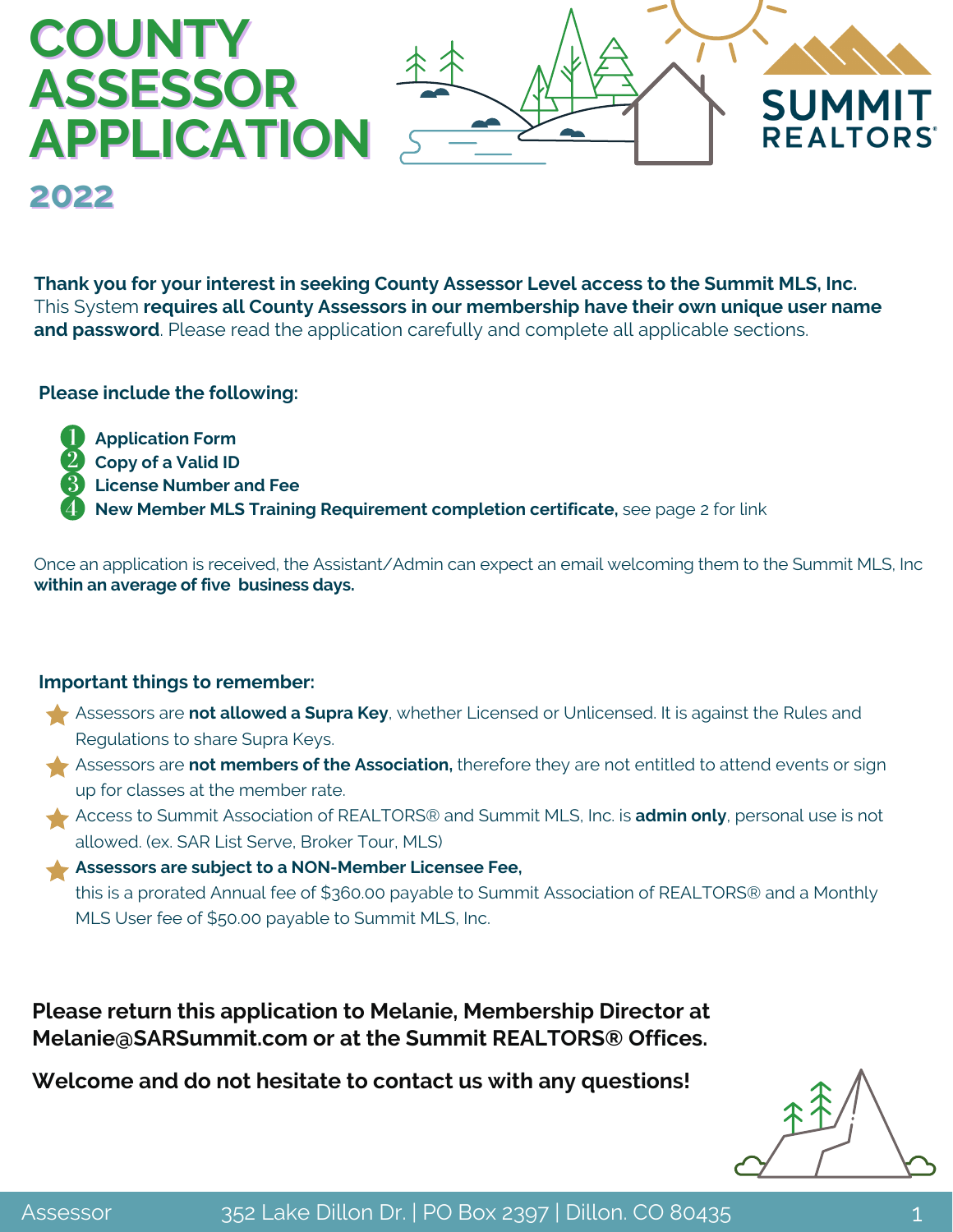# **COUNTY ASSESSOR APPLICATION**



### **2022**

## **PERSONAL**

# **LICENSE**

| Do you hold a License?: Yes No              |  |
|---------------------------------------------|--|
|                                             |  |
|                                             |  |
|                                             |  |
| What will you be using the MLS Service for? |  |

**\_\_\_\_\_\_\_\_\_\_\_\_\_\_\_\_\_\_\_\_\_\_\_\_\_\_\_\_\_\_\_\_\_\_\_\_\_\_\_\_\_\_\_\_\_\_\_\_\_\_\_\_\_\_\_\_\_\_\_\_\_\_\_\_\_\_\_\_\_\_\_\_\_\_\_\_\_\_\_\_\_\_\_\_\_\_\_\_\_\_\_\_\_\_\_\_\_\_\_\_\_\_\_\_\_\_**

I acknowledge that I am responsible for the confidentiality of the MLS information as outlined in the MLS Rules and Regulations and Policies.

**Signature: \_\_\_\_\_\_\_\_\_\_\_\_\_\_\_\_\_\_\_\_\_\_\_\_\_\_\_\_\_ Date: \_\_\_\_\_\_\_\_\_\_\_\_\_\_\_\_\_\_\_**

# **MLS TRAINING REQUIREMENT:**

Any applicant for MLS participation and any licensee, (including licensed or certified appraisers) affiliated with the MLS Participant who has access to and use of MLS-generated information shall complete an orientation program of no more than eight (8) classroom hours devoted to MLS rules and regulations and computer training related to MLS information entry and retrieval and operation of the MLS prior to being granted access to the MLS.

Please use the following link to access and complete this requirement prior to being granted access to the MLS systems.

**[https://Summitrealtors.digitalchalk.com/learn/2022-new-member-mls-training-free-offering](https://summitrealtors.digitalchalk.com/learn/2022-new-member-mls-training-free-offering)**

Assessor 352 Lake Dillon Dr. | PO Box 2397 | Dillon. CO 80435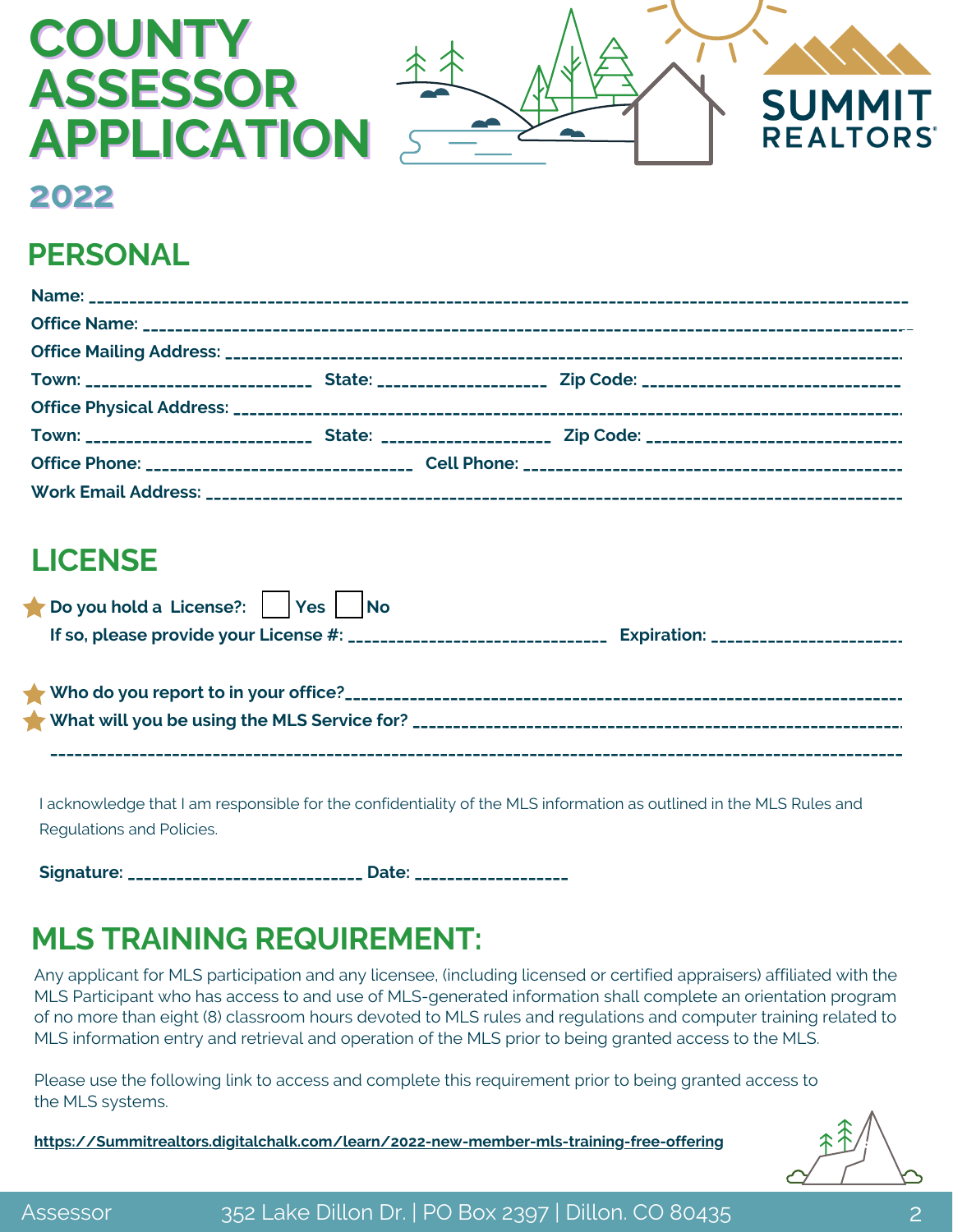

Prorated Annual Fees are prorated to the month you are granted access, please see below for the breakdown: **Payable to SUMMIT REALTORS®**

| .<br>May<br><b>March</b><br>. .<br><b>October</b><br>April<br>June<br>February<br>Julv<br>September<br>Januarv<br>August |            |                 |
|--------------------------------------------------------------------------------------------------------------------------|------------|-----------------|
|                                                                                                                          | November l | <b>December</b> |
| \$360.00<br>\$150.00<br>\$270.00<br>\$120.00<br>\$330.00<br>\$210.00<br>\$90.00<br>\$300.00<br>\$240.00<br>\$180.00      | \$60.00    | \$30.00         |

# **FEES AND PAYMENTS**

#### **I would like to pay my 2021 Prorated Fee:**

By Check, payable to SUMMIT REALTORS® Check # \_\_\_\_\_\_\_\_\_\_\_\_\_\_\_\_\_\_\_ By Credit Card - Please fill out attached CC Authorization Form

Once granted access, **you will be billed \$50.00 per month for the access to the MLS System.** This fee will be ongoing and can be viewed on the SAR Dashboard, accessible from the MLS. You have the option to pay this monthly; on-line, by check or set up an Auto Payment to be charged to a card on file, on or after the 15th of each month.

#### **I would like to Pay my \$50.00 MLS Fee:**

By Check Monthly - Payable to Summit MLS, Inc Mail to: SAR, PO Box 2397, Dillon, CO 80435

By Check for the Year - \$\_\_\_\_\_\_\_\_\_\_\_\_\_\_\_\_\_\_\_\_\_\_ Check # \_\_\_\_\_\_\_\_\_\_\_\_\_\_\_\_\_\_\_\_\_\_\_\_

By CC Monthly From the SAR Dashboard

By Auto Payment - Please fill out attached CC Auth Form